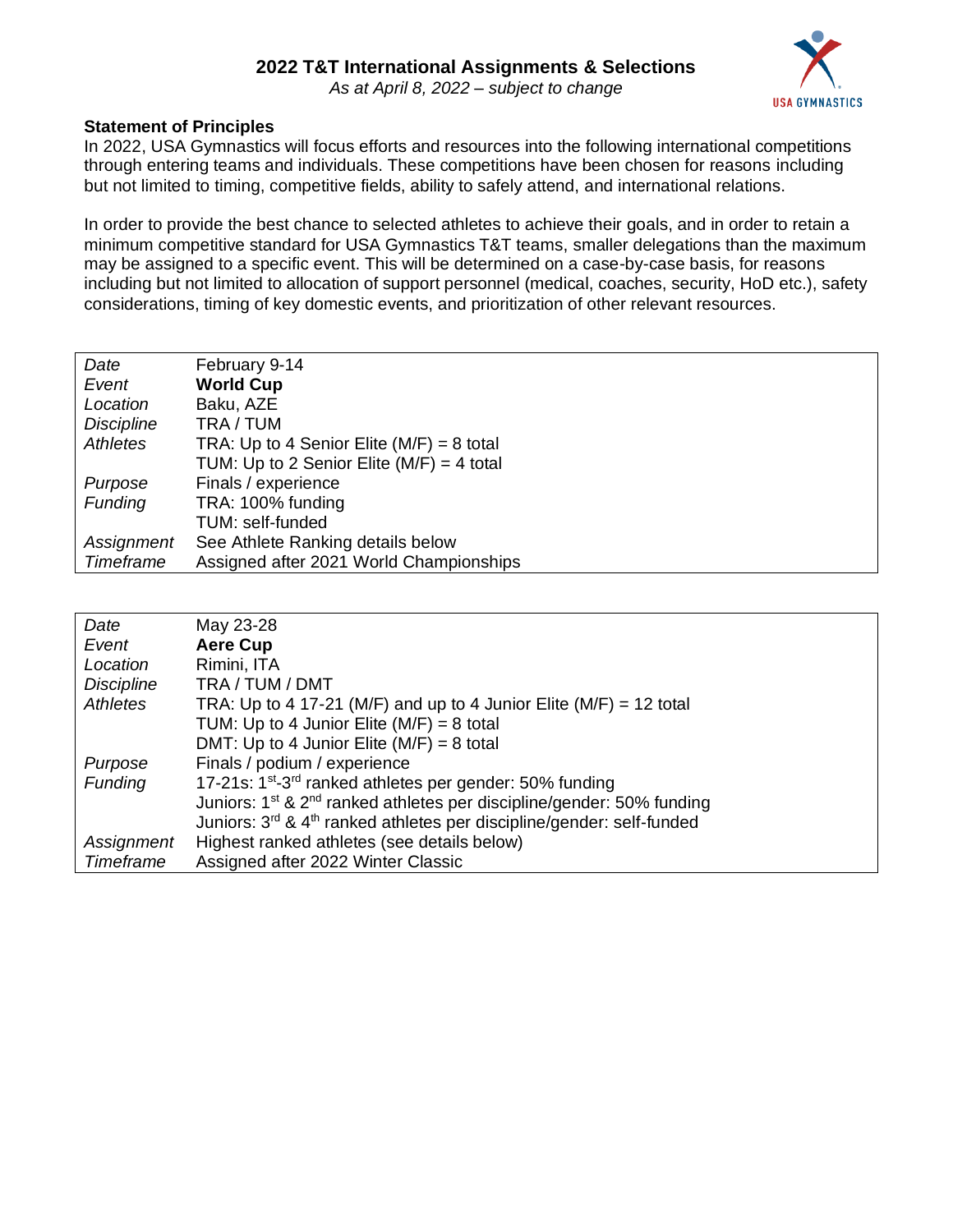*As at April 8, 2022 – subject to change*



| Date              | May 24-29                                                        |
|-------------------|------------------------------------------------------------------|
| Event             | <b>World Cup</b>                                                 |
| Location          | Rimini, ITA                                                      |
| <b>Discipline</b> | TRA / TUM / DMT                                                  |
| Athletes          | TRA: Up to 4 Senior Elite $(M/F) = 8$ total                      |
|                   | TUM: Up to 4 Senior Elite $(M/F) = 8$ total                      |
|                   | DMT: Up to 4 Senior Elite ( $M/F$ ) = 8 total                    |
| Purpose           | Finals / podium / preparation for World Games                    |
| <b>Funding</b>    | TRA: All athletes: 100% funding                                  |
|                   | TUM/DMT: World Games athletes/alternates: 100% funding           |
|                   | TUM/DMT: Additional athletes: 50% funding                        |
| Assignment        | TRA: See Athlete Ranking details below                           |
|                   | TUM / DMT: Athletes and alternates selected for World Games      |
|                   | TUM / DMT additional athletes: See Athlete Ranking details below |
| Timeframe         | TRA: Assigned after 2021 World Championships                     |
|                   | TUM / DMT: Assigned after 2022 Elite Challenge                   |

| Date              | June 28-July 3                          |
|-------------------|-----------------------------------------|
| Event             | <b>World Cup</b>                        |
| Location          | Arosa, SUI                              |
| <b>Discipline</b> | TRA                                     |
| Athletes          | Up to 4 Senior Elite $(M/F) = 8$ total  |
| Purpose           | Finals / experience                     |
| <b>Funding</b>    | All athletes: 100% funding              |
| Assignment        | See Athlete Ranking details below       |
| Timeframe         | Assigned after 2021 World Championships |

| Date              | <b>July 7-17</b>                        |
|-------------------|-----------------------------------------|
| Event             | <b>World Games</b>                      |
| Location          | Birmingham, Alabama, USA                |
| <b>Discipline</b> | TUM / DMT                               |
| Athletes          | TUM: 1 Senior Elite ( $M/F$ ) = 2 total |
|                   | DMT: 1 Senior Elite ( $M/F$ ) = 2 total |
| <b>Funding</b>    | All athletes: 100% funding              |
| Purpose           | Podium                                  |
| Selection         | Per World Games selection procedures    |
| Timeframe         | Selected after 2022 Elite Challenge     |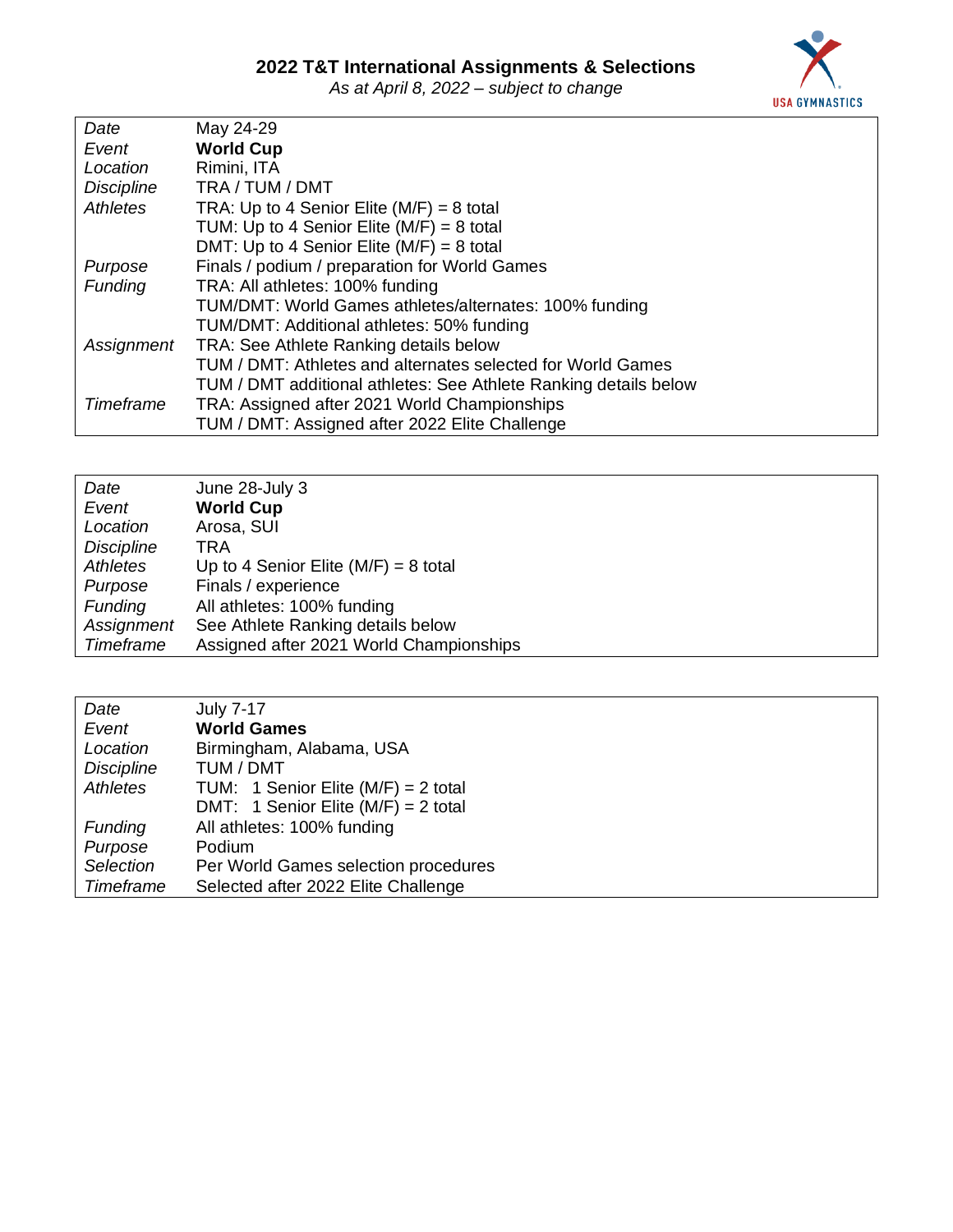*As at April 8, 2022 – subject to change*



| Date              | June 23-28                                                                      |
|-------------------|---------------------------------------------------------------------------------|
| Event             | <b>Senior Pan American Championships</b>                                        |
| Location          | Rio, BRA                                                                        |
| <b>Discipline</b> | TRA / TUM / DMT                                                                 |
| Athletes          | Up to 4 Senior Elite ( $M/F$ ) = 8 total                                        |
| <b>Funding</b>    | TRA athletes: 100% funding                                                      |
|                   | <b>TUM/DMT</b> athletes: self-funded                                            |
| Purpose           | Finals / podium / experience                                                    |
| Assignment        | The highest ranked athlete(s) OR the highest ranked new Seniors OR other highly |
|                   | ranked athletes needing experience or competition.                              |
|                   | Athletes must apply for consideration for assignment.                           |
|                   | Athletes must meet all of the following criteria:                               |
|                   | Member of the 2021-2022 Junior or Senior National Team                          |
|                   | Listed personal coach OR assistant coach OR another coach identified by the     |
|                   | athlete with USA Senior assignments in the past 2 years, available to travel.   |
| Additional info - | Scores will not be used to replace USA Gym Champs scores for any national or    |
|                   | international selection processes.                                              |
|                   | Competing athletes will be considered to have fulfilled routine completion      |
|                   | requirements in international selection processes.                              |
|                   | This event cannot be used to be automatically added to National Team, however   |
|                   | athletes will be eligible to be named via the discretionary spots available.    |
| Timeframe         | Selected after 2022 Elite Challenge                                             |

| Date              | November 13-19                                    |
|-------------------|---------------------------------------------------|
| Event             | <b>World Championships</b>                        |
| Location          | Sofia, BUL                                        |
| <b>Discipline</b> | TRA / TUM / DMT                                   |
| Athletes          | TRA: Up to 5 Senior Elite ( $M/F$ ) = 10 total    |
|                   | TUM: Up to 5 Senior Elite ( $M/F$ ) = 10 total    |
|                   | DMT: Up to 5 Senior Elite ( $M/F$ ) = 10 total    |
| Purpose           | Per individual athlete targets                    |
| <b>Funding</b>    | All athletes: 100% funding                        |
| Selection         | Per 2022 World Championships selection procedures |
| Timeframe         | Selected after 2022 USA Gymnastics Championships  |

| Date              | November 20-27                                             |
|-------------------|------------------------------------------------------------|
| Event             | <b>World Age Group Competitions</b>                        |
| Location          | Sofia, BUL                                                 |
| Purpose           | <b>Finals</b>                                              |
| <b>Discipline</b> | TRA / TUM / DMT                                            |
| Athletes          | Up to 4 13-14, 15-16, 17-21 (M/F) TRA = 24 total           |
|                   | Up to 4 13-14, 15-16, 17-21 (M/F) TRA = 24 total           |
|                   | Up to 4 13-14, 15-16, 17-21 (M/F) TRA = 24 total           |
| <b>Funding</b>    | All athletes: self-funded                                  |
| Selection         | Per 2022 World Age Group Competitions selection procedures |
| Timeframe         | Selected after 2022 USA Gymnastics Championships           |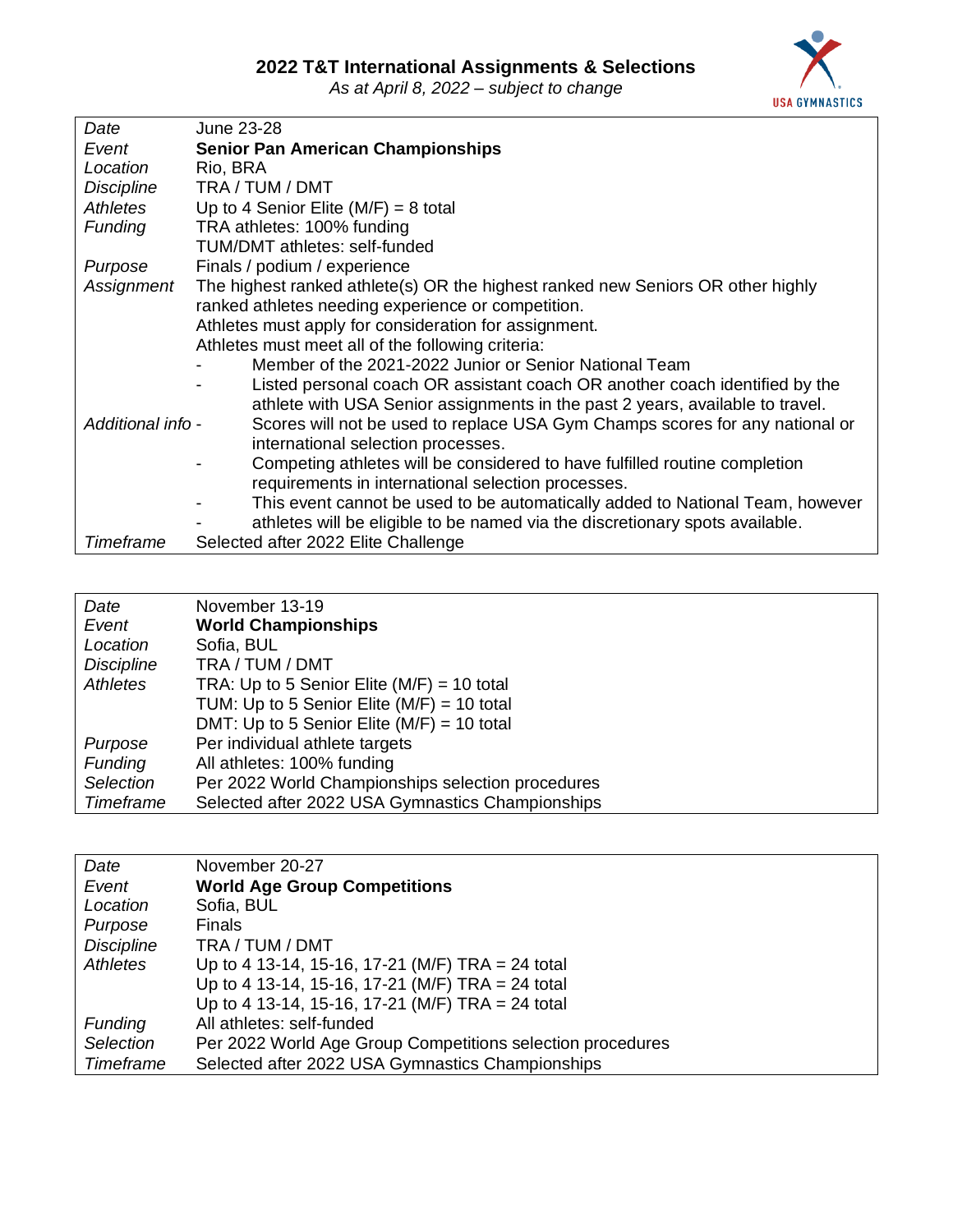*As at April 8, 2022 – subject to change*



#### **General Note for Above**

Where "Senior" and "Senior Elite" are listed above, these refer to FIG groupings. All Senior and Senior Elite selections will consider athletes in both USA Gymnastics Senior and Intermediate Elite divisions. Scores from both divisions at relevant events will be combined for the purposes of ranking and international selection.

#### **Ranking of Athletes (for World Cups, World Cup Invitational and Senior Pam American Championships)**

#### Senior Elite (all disciplines)

Athletes will be ranked using their final placings at key domestic meets (VIP Classic, Elite Challenge, and USA Gym Champs) and international events (representing USA or otherwise approved) for 12 months prior to selection. For domestic events, scores from both Senior and Intermediate Elite divisions will be combined. More recent and more important competitions will be weighted more heavily:

- Head-to-head rankings between US athletes at the same competitions.
- Ranking within US athletes at the past 12 months' key domestic and international competition (only recorded for completed routines).
- Demonstrated professional attitude, compliance with responsibility manual, and ability to positively contribute to the team dynamic.
- This ranking will be a guide only, and other relevant information may be taken into account.
- For Trampoline AZE, ITA & SUI World Cups, the top 3 athletes by rank will be offered their choice of their two preferred competitions, and up to the next 2 athletes by rank will be offered their choice of their one preferred competition at the beginning of the year. Remaining spots may be assigned to either:
	- The next highest ranked athlete(s) OR
	- − The next highest ranked new Seniors OR
	- − Other highly ranked athletes needing experience or competition OR
	- − Additional competitions to athletes already receiving competitions

#### Junior Elite (all divisions)

Athletes will be ranked using their preliminary placings at key domestic meets (VIP Classic, Elite Challenge, and USA Gym Champs) and international events (representing USA or otherwise approved) for 12 months prior to selection. More recent and more important competitions will be weighted more heavily:

- Head-to-head rankings between US athletes at the same competitions.
- Ranking within US athletes at the past 12 months' key domestic and international competition (only recorded for completed routines).
- Demonstrated professional attitude, compliance with responsibility manual, and ability to positively contribute to the team dynamic.
- This ranking will be a guide only, and other relevant information may be taken into account.